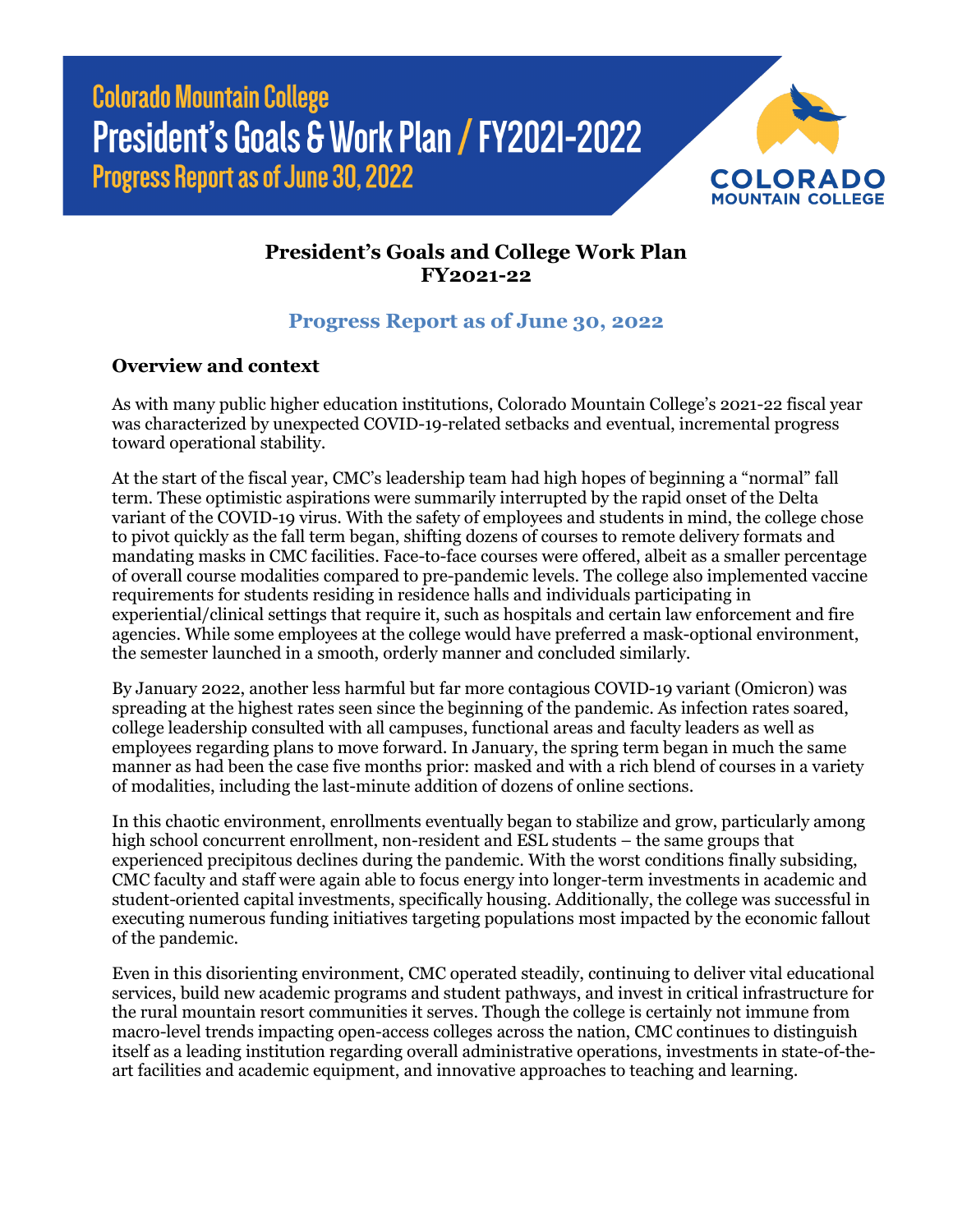The college's progress toward each of the strategic priorities tabulated in the 2021-22 President's Goals and College Work Plan is summarized below. Each section follows the same structure presented to the trustees in 2021. The following classifications have been used to describe the college's overall progress regarding each particular goal:

- Fully Implemented (Completed);
- In-progress and On-track;
- In-progress and Delayed; and
- Not Implemented.

Overall, the vast majority of strategic priorities established for the past year have been completed or are in-progress and on-track.

# **PILLAR A Student Access & Success**

#### **2021-22 Goals and priorities:**

- **Restore enrollments and on-campus participation to pre-pandemic levels, including occupancy rates in residence halls and participation in concurrent enrollment programs**
	- o Status: In-progress and Delayed
		- In 2021-22, overall enrollments did not return to pre-pandemic levels as had been hoped. Enrollments were generally flat compared to the 2020-21 academic year and down about 4% compared to the 2019-20 year. These trends were consistent with national patterns among open-access institutions that experienced a 9.4% decline in fall 2020; this slide continued in fall 2021 with losses of 6%. Compared to national trends, CMC's losses were less severe.

Occupancy rates in the residence halls did return to pre-pandemic levels. Spring Valley and Steamboat Springs both have comparable numbers to the 2019-20 academic year and Leadville's residence hall is near capacity for the first time in nearly a decade.

- **Promote, communicate, integrate and leverage CMC's new designation as a Hispanic Serving Institution**
	- o Status: In-progress and On-track
		- In 2021-22, college leadership created a new administrative division designed in part to support HSI and "minority-serving institution" efforts. In addition, the college's marketing division launched a new initiative to reach Latino students and families, including restructuring a professional position to focus exclusively on Latino and Spanish-language populations. Finally, Academic Affairs created a new assistant dean position intended to support and develop equitable learning outcomes in all CMC classes.
- **Deepen engagement with K-12 partners to expand access to concurrent enrollment, certificates and degrees; become the first institution in the nation to successfully implement state financial aid for low-income high school students**
	- o Status: Fully Implemented
		- This year CMC has done significant work with its local K-12 partners to stabilize and expand concurrent enrollment, which saw declines during the pandemic like most student cohorts. However, CEPA enrollments have recovered to pre-pandemic levels. CMC is also working through the implementation of its RISE grant. Over 20 local high schools are having tech enabled classrooms installed that will provide access to more college-level course offerings. Students will have access to join CMC livestream courses and there is the potential for cross-district offerings.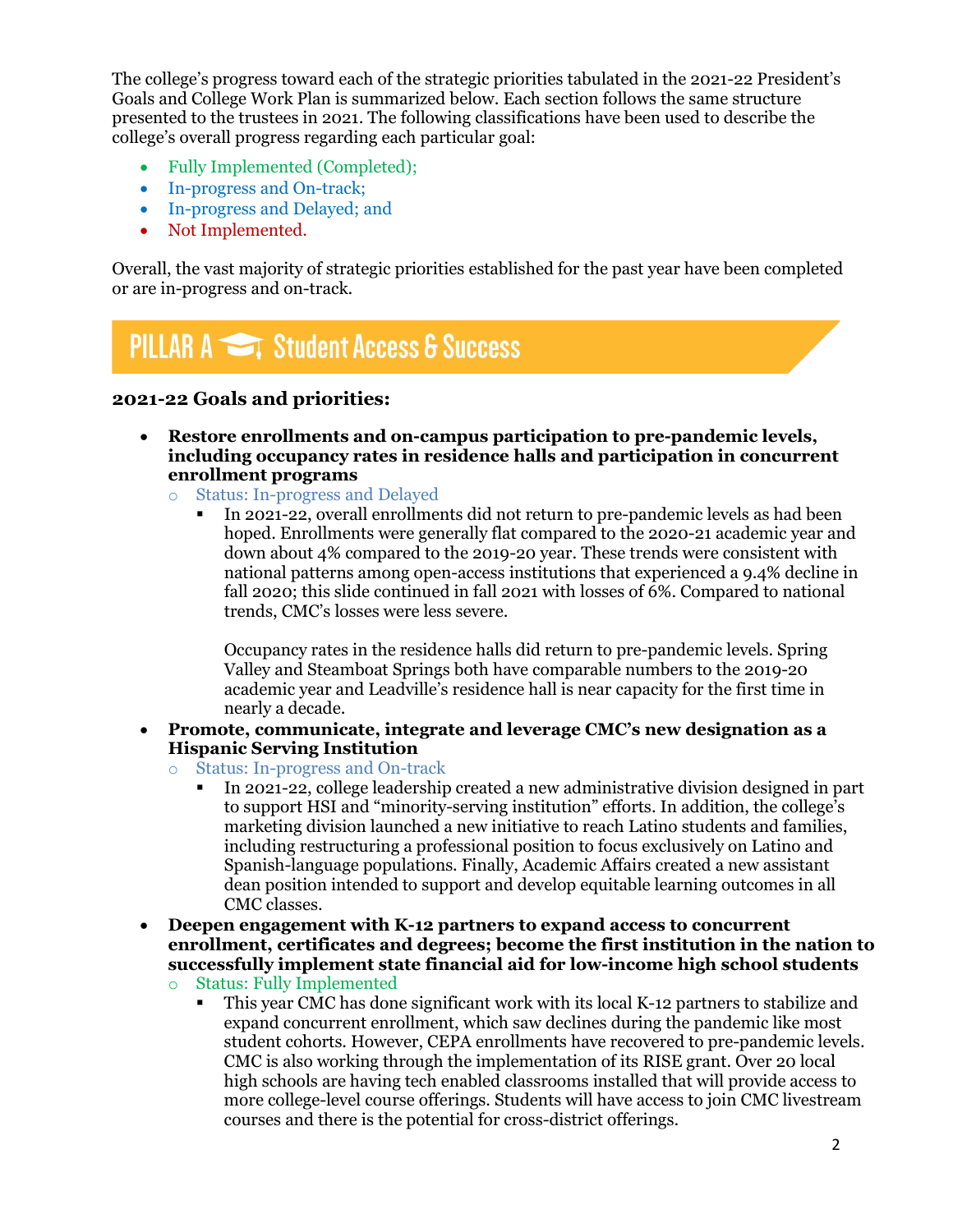CMC also implemented a first-of-its-kind financial aid program to concurrent enrollment students. This spring we successfully piloted the program and worked with local school districts to develop a plan for expansion in the fall. Concurrent enrollment students who are low income and have out-of-pocket course expenses have access to Colorado state aid to help cover these costs. Though still very new and in its early stages, the program is officially up and running.

- **Evaluate and improve CMC's systems to support student internships, work study opportunities, apprenticeships and other experiential placements**
	- o Status: In-progress and On-track
		- The majority of CMC's career-specific programs already include experiential opportunities for students, therefore the college's efforts have focused on expanding these opportunities to other programs, such as sustainability and business. CMC's School of Business has led the charge to develop a system to support qualified internships for students. Under the leadership of the dean, faculty and campus colleagues have developed an intake system to qualify internship requests that then engages faculty to help make an appropriate match. To date, the college has formalized new internship offerings with FirstBank and Vail Jazz and hosted an internship coaching session for students. Additionally, Student Affairs restructured its career services functions under a new assistant dean role.
- **Successfully deliver expanded state grant programs, including student financial aid for groups of students identified by the General Assembly, such as displaced workers, and the continuing investment in college coaching in local high schools.**
	- o Status: Fully Implemented
		- In 2021-22, CMC administered \$4,123,978 in state grant funding, \$3.5M of which is dedicated to specific populations, including displaced workers impacted by the pandemic. In 2021-22, CMC launched a new division specifically designed to support externally funded initiatives, including various Colorado Opportunity Scholarship Initiative programs. In addition, the college's successes in supporting high school equivalency students were highlighted by the General Assembly as the state's model program.

#### **CONTINUED FROM 2020-21**

- **Establish baseline minimum student services at all campuses and identify resources and funding needed for recommendations**
	- o Status: In-progress and Delayed
		- The CMC Compass task force working on this initiative completed an assessment of advising practices at each campus.
- **Outline strategies to balance enrollments across gender categories (currently 41% of CMC students are male.)** 
	- o Status: Not Implemented/Continued to 2022-23
- **Design and implement a first-year experience for students at all campuses**
	- o Status: In-progress and Delayed
		- A first-year experience program has been in existence at the Steamboat Springs campus for several years; a FYE pilot will be launched in Leadville in fall 2022. In addition, FYE is one of the strategic components of the CMC Compass project. A task force has been formed and is working on an FYE that can be implemented consistently collegewide. Additionally, one of the initiatives developed by the college's Innovation Fellowship program is an ongoing evaluation of first-year students' attitudes and behaviors, which will be considered for funding in summer 2022.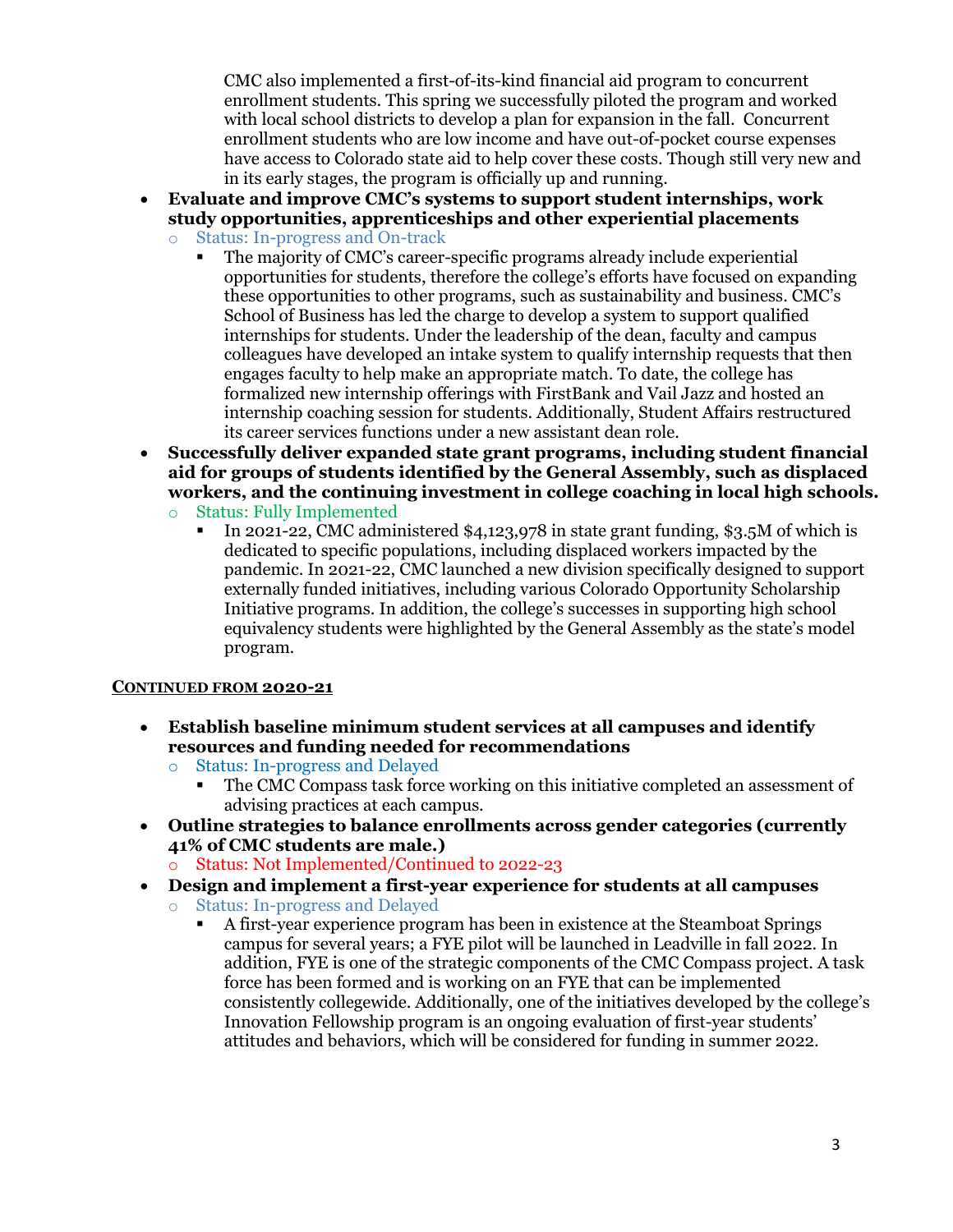### **2021-22 Goals and priorities:**

- **Assess and fully integrate lessons learned during the pandemic, embedding "best practices" in program delivery, methods and use of technology**
	- Status: In-progress and On-track
		- CMC has identified the five instructional modalities it will carry forward for fall 2022 and beyond, the majority of which use technology. Faculty and academic administrators are monitoring student enrollment behaviors and adapting course modalities to meet students' preferences while adapting curricula to achieve deep learning.
- **Activate new programs, enhance technical capacities and add infrastructure consistent with major federal and state grants awarded in 2020-21**
	- o Status: Completed (year one); In-progress and On-track
		- The college successfully completed the first year of funding provided through the Title III Strengthening Institutional Programs federal grant. In doing so, it has funded equipment for simulation labs, expanded the capacity for the Colorado Law Enforcement Training Academy in Breckenridge and ski area operations. Future years of this grant continue to support simulation lab development and continued equipment purchases for the CLETA expansion to Breckenridge. It will also begin to support efforts related to skilled trades education development, as well as dental hygiene equipment, should this program move forward. Additionally, CMC implemented a \$3 million grant through the Response, Innovation and Student Equity Education Fund sponsored by the federal Governor's Emergency Education Relief Funds to provide high schools throughout western Colorado, and their local higher education partners, with the resources and technology necessary to rebuild, dramatically grow and sustainably scale concurrent enrollment opportunities in rural communities. After initial supply-chain delays, technology is scheduled for summer installation in high schools across the CMC footprint to create a shared infrastructure that will increase equity and access to concurrent enrollment.
- **Successfully implement supplemental academic instruction courses in English and mathematics and evaluate student outcomes in each**
	- o Status: Fully Implemented
		- In 2021-22, CMC faculty fully implemented new "corequisite" strategies in English and mathematics designed to accelerate students' access to credit-bearing coursework. Evaluations of student outcomes are in progress. Refinements to supporting academic skills for 2022-23 are under discussion.
- **Coordinate the development of concurrent enrollment opportunities across school districts and high schools**
	- o Status: In-progress and On-track
		- With financial assistance from the RISE grant and consultative support from Point (b)e Strategies, CMC campuses increased engagement with K-12 school districts. New concurrent enrollment agreements with districts will be implemented in summer 2022.
- **Finalize decisions regarding the implementation of a dental hygiene program. In preparing this decision, determine the fiscal and structural soundness of retrofitting existing academic spaces for dental instructional.**
	- o Status: In-progress and On-track
		- In 2021, college leadership authorized temporary (three-year) funding to hire a program chair to evaluate and prepare a feasibility study regarding a dental hygiene program at the college. Early analyses of the effort are ahead of schedule. Additionally, college leaders are successfully engaging with community agencies and philanthropic partners to determine potential strategies for moving forward with a final decision in 2022.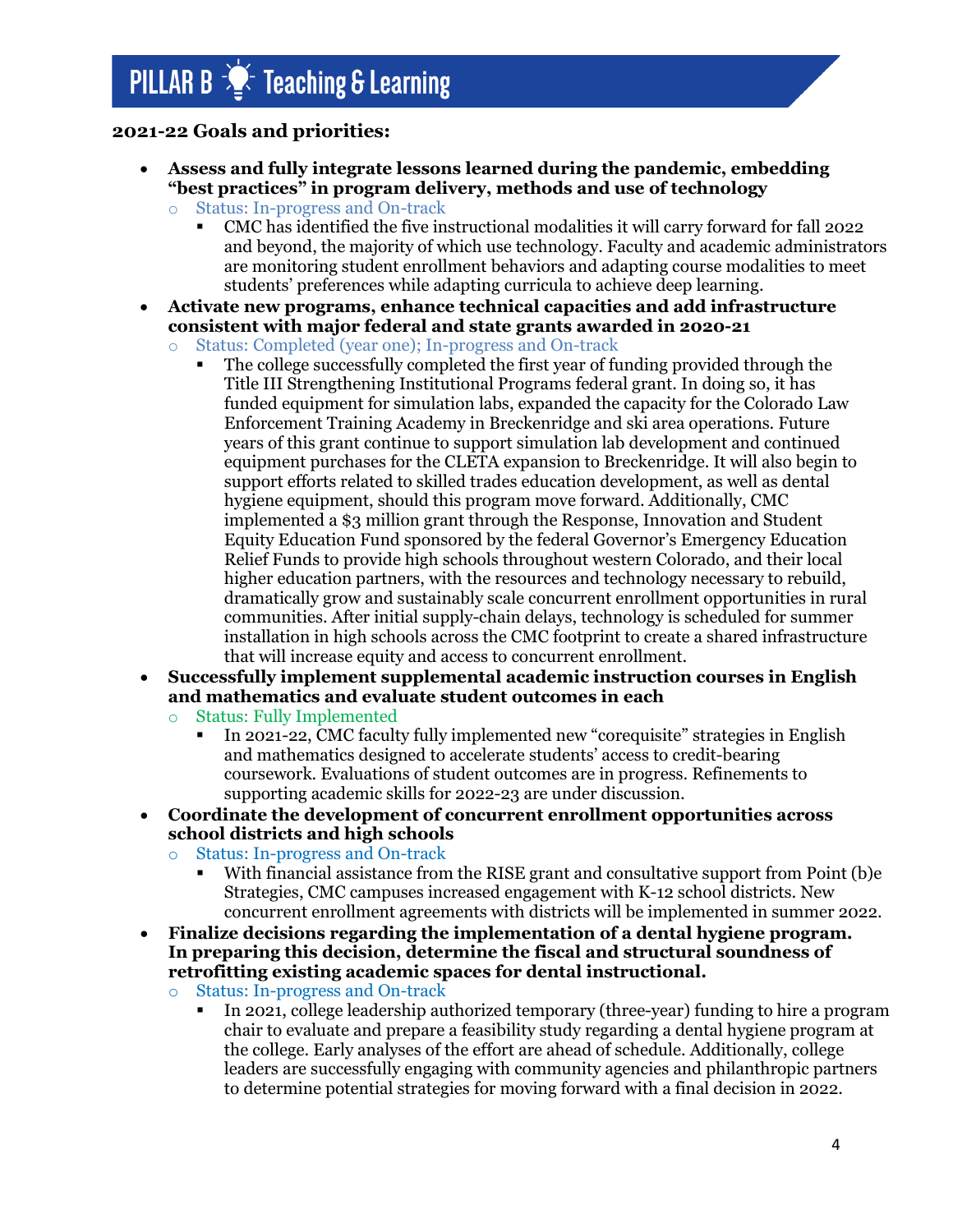- **Successfully launch new bachelor programs in human services and ecosystems science; facilitate new program development and adaptation**
	- o Status: Fully Implemented
		- In 2022, both degrees were completed and authorized by the Colorado Commission on Higher Education and the Higher Learning Commission. Necessary faculty have been hired and both degree programs will begin in fall 2022.
- **Further enhance shared governance through improved collaboration and communication with the curriculum committee and the faculty senate.**
	- o Status: In-progress and On-track
		- o Communications between academic governing bodies continue to improve. Additionally, the faculty Senate restructured itself to better support succession, the continuity of faculty perspectives in college-level decisions and to improve engagement and decision-making capacities.
- **Develop a more robust CEPA faculty orientation, on-boarding plan and regular check-in schedule in coordination with the curriculum committee.**
	- o Status: In-progress and On-track
		- A sub-committee of the college's curriculum committee is monitoring the coherence of syllabi between campuses and high school locations and creating a more consistent orientation for the college's CEPA faculty who are high school employees. This orientation will begin in fall 2022.
- **Establish guidelines and processes between the curriculum committee, faculty senate and academic council to advance changes to academic policy and/or procedures more smoothly**
	- o Status: Fully Implemented
		- Academic Affairs has considered how different committees intersect with program review, new program development, and program suspension and closure. New processes and tracking mechanisms to clarify the roles and responsibilities of each committee have been established.

# **PILLAR C 400 Community & Economic Development**

### **2021-22 Goals and priorities:**

- **Design and implement four apartment-style housing projects across CMC's region. In doing so, fully consider opportunities to enlarge projects through regional partnerships or appropriate state or federal programs.**
	- o Status: In-progress and On-track
		- In 2021, the college hired architects, engineers, and a construction firm to design and build four apartment-style buildings at the Breckenridge, Edwards, Steamboat, and Spring Valley campuses. Construction is expected to commence in June 2022. As a result of supply chain and labor issues, which caused significant cost increases, staff and architects "value-engineered" building designs to lower overall costs while maintaining the number of students served. The final design includes 36 units with at least 48 beds per location, and construction will begin this July. College leadership explored several partnerships with public and private organizations. As of the time of the writing of this report, two potential partnerships with municipal entities are under active consideration.
- **Advance plans to expand and renovate CMC's Aspen Campus; narrow and determine options for student housing.**
	- o Status: In-progress and On-track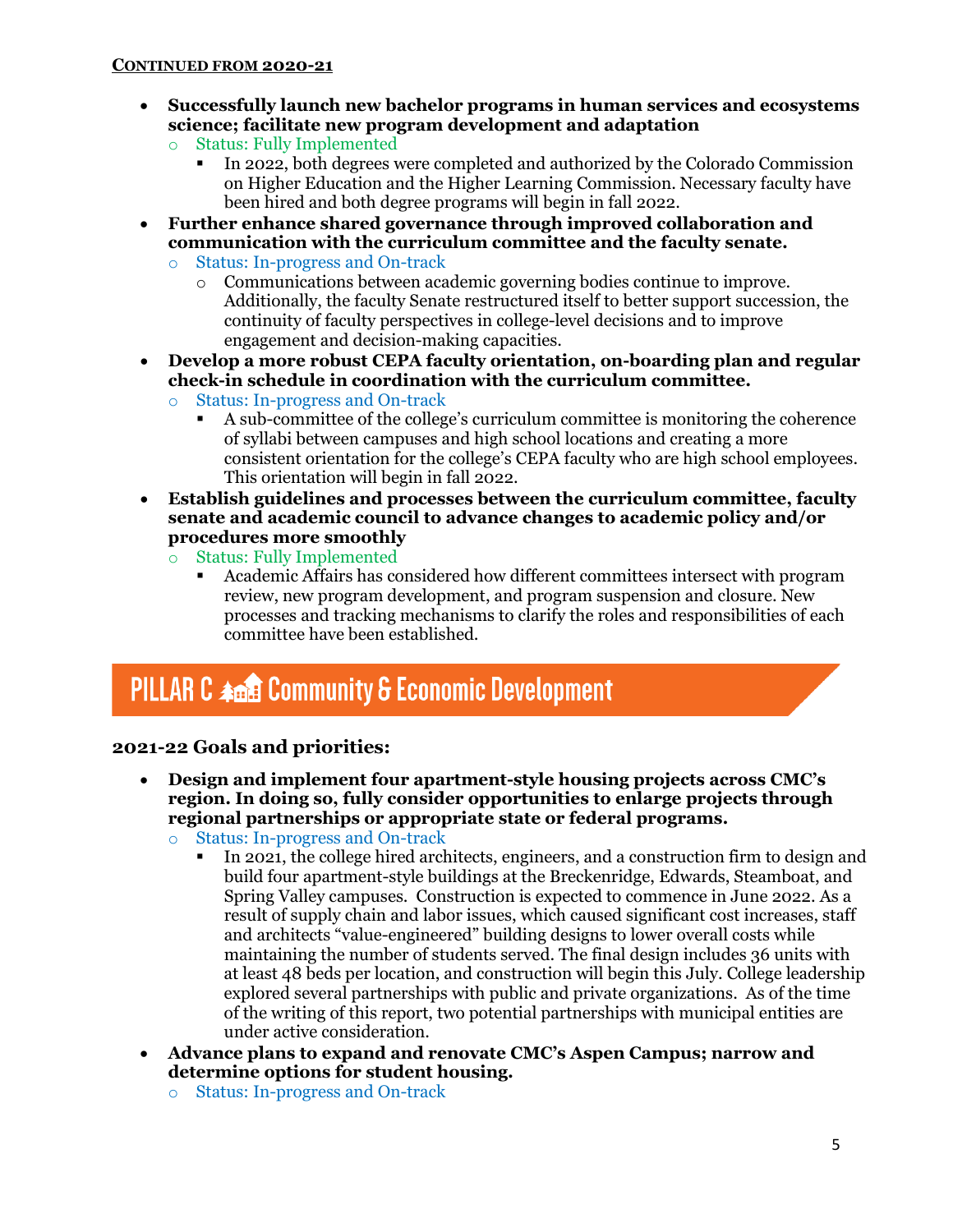- CMC is actively pursuing two opportunities for housing Aspen students in downtown Aspen and in the Town of Snowmass Village. The former involves a group of local public entities (Aspen School District, RFTA, City of Aspen, Pitkin County, and Aspen Valley Hospital) each of which has agreed to partner to find solutions to address regional housing needs. This group is currently working on feasibility exercises with architects. CMC has also worked with the AMD architects to test a smaller version of the 36-unit housing building being built at other CMC locations to see what might fit on the Aspen campus. Finally, the first phase of the academic building expansion has kicked off with the design of a signature teaching kitchen which will be constructed in the upcoming year. The kitchen will be front and center on campus, and offer both community culinary experiences, as well as credit classes. It will also enhance CMC's partnership and collaboration with the Aspen Food & Wine Festival.
- **Revitalize, coordinate, and market CMC's signature "outdoor education" brand, offerings, and positioning with the broader outdoor industry.**
	- o Status: In-progress and On-track
		- During 2021-22, CMC retained the services of Chris Castilian, former Executive Director of Great Outdoors Colorado, to serve as an external set of eyes and strategic advisor to CMC and to assess the organization of outdoor industry related programs across the college and their individual and collective reputation among external partners. He delivered a set of recommendations and connected faculty members and students to a range of opportunities and relationships. A new program director was also named.
- **Launch the rural nursing retention initiative**
	- o Status: In-progress and Delayed
		- The first ISAs from the Johnson & Johnson Rural Nursing Success Fund were issued in Spring 2022. The program is now on hold due to ISA regulatory changes.
- **Move all Salida-based operations into the Kesner Building while exploring future options for a local campus; grow student enrollments in Chaffee County.**
	- o Status: Completed
		- In 2021, CMC entered into a long-term lease of the entire Kesner Building which is owned by the Salida School District R32J. The 12,960 square feet building houses all operations, student services, and instructional offerings for the Salida campus. During the first two semesters of the academic year, enrollments in CMC Salida grew by 78% over the prior year, well above initial projections.

#### **CONTINUED FROM 2020-21**

- **Evaluate the Colorado Law Enforcement Training Academy (CLETA) administered by CMC and determine areas to improve and innovate police training for our region**
	- o Status: In-progress and On-track
		- CMC participated in a statewide effort to review and modernize various aspects of the law enforcement curriculum. This coalition presented its findings to the state's Peace Officer Standards of Training (POST) board.
- **If economic fundamentals stabilize, explore favorable financing options and continue capital campaigns for priority projects that also contribute to localized economic recovery**
	- o Status: Fully Implemented
		- The CMC Foundation enjoyed a strong year concerning its capital campaigns. In total, \$5.58M was raised towards a \$7.5M fundraising goal for Spring Valley Capital Projects and the three nursing simulation labs (Spring Valley, Steamboat & Breckenridge).
- **Accelerate Alumni Association activities including enhanced collaboration with career center**
	- o Status: In-progress and Delayed
		- An Alumni Association Coordinator was hired in Fall 2021. Coordination with CMC's Career Center is on hold due awaiting the hiring of a full-time employee in that position.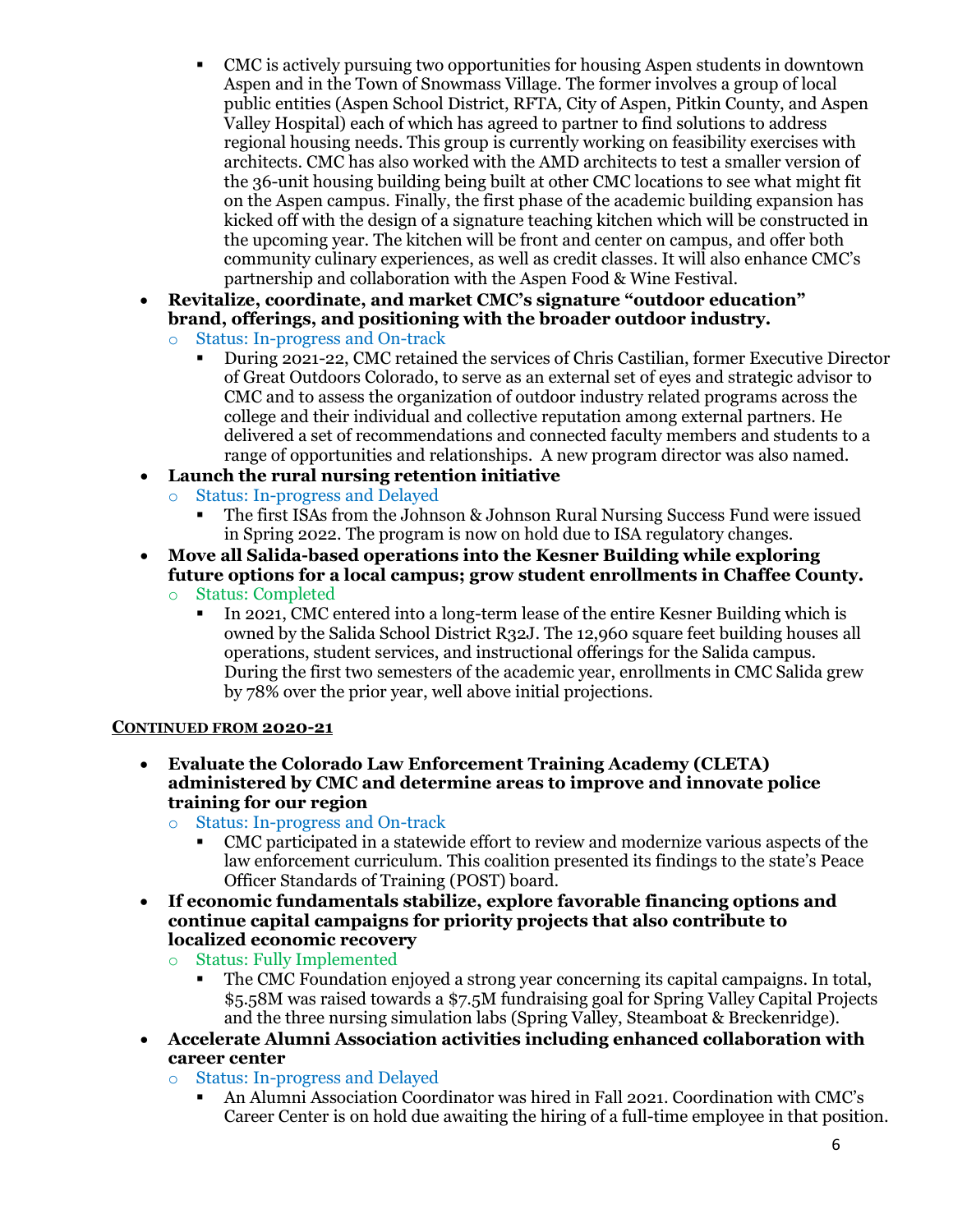### **2021-22 Goals and priorities:**

- **Successfully host the National Dual Mission Summit in November 2021 and authenticate CMC's dual mission status in Colorado. Secure external funding to expand participation in the summit and related activities**
	- o In-progress and Delayed
		- CMC successfully secured a \$100,000 grant from the Lumina Foundation to host the National Dual Mission Summit. Originally scheduled for November 2021, the event was ultimately postposed by the steering committee due to a spike in COVID-19 infections in early fall. The summit is now planned for November 2022 at the Spring Valley campus.
- **Advance, articulate and solidify CMC's commitment to both inclusion and "expansion" in its DEI efforts** 
	- o Status: In-progress and On-track (never complete, always evolving)
		- CMC continues to advance, explore and evolve its work in this area. The 2022 allcollege CMC Day celebration outlined myriad ways the college has invested in both inclusion and expansion initiatives and invited employees to recommit to these concepts in advance of the pending major strategic planning process.
- **To the extent possible, leverage the infusion of federal stimulus funding to establish long-term financial aid opportunities for low- and moderate-income students.**
	- o Status: Completed
		- In March 2022, college leadership presented the Colorado Mountain Promise program, which will provide free college tuition to Colorado students in households with incomes less than \$75,000 (for dependent students) and \$50,000 (for independent students). The program is underway at the college.
- **Explore ways to add diverse perspectives to CMC's governing, foundation and advisory boards.** 
	- o Status: In-progress and On-track
		- The CMC Board of Trustees is in on-going discussions about ways to diversify its body and appeal to individuals who might seek election. It is also exploring modifications to trustee districts, the possibility of non-voting appointed representatives and training prospective candidates to run for office. The CMC Foundation is also striving to recruit new members that represent geographic and ethnic diversity. The President's Advisory Council has made notable progress in recent years to grow diversity among its membership.
- **Through a newly-launched internal innovation fellowship program, design several large-scale initiatives to improve academic access and completion while lowering costs of delivery and ensuring equity.** 
	- o Status: Completed
		- In summer 2021, college leadership invited faculty and staff from across the college to apply to participate in the inaugural Innovation Fellowship program at the college. With help from Point (b)e Strategies, a consulting firm, the college selected 22 faculty and staff to assist with designing transformational strategies in time, technology and student learning. In May 2022, the Innovation Fellows submitted their final report to CMC's president, which includes three very significant new directions for the college.
- **Review and consider updated trustee districts to reflect CMC's changing geographic region, demographics and the addition of Salida and Poncha Springs.** 
	- o Status: In-progress and On-track
		- In September 2021, college leadership discussed a variety of options for trustee districts. During this discussion, population estimates, regional economic patterns and longer-term forecasts were considered. An ad-hoc committee was formed to discuss next steps. This group met and brought forward recommendations for action before November 2022, or at least one year before the next odd-year election cycle.